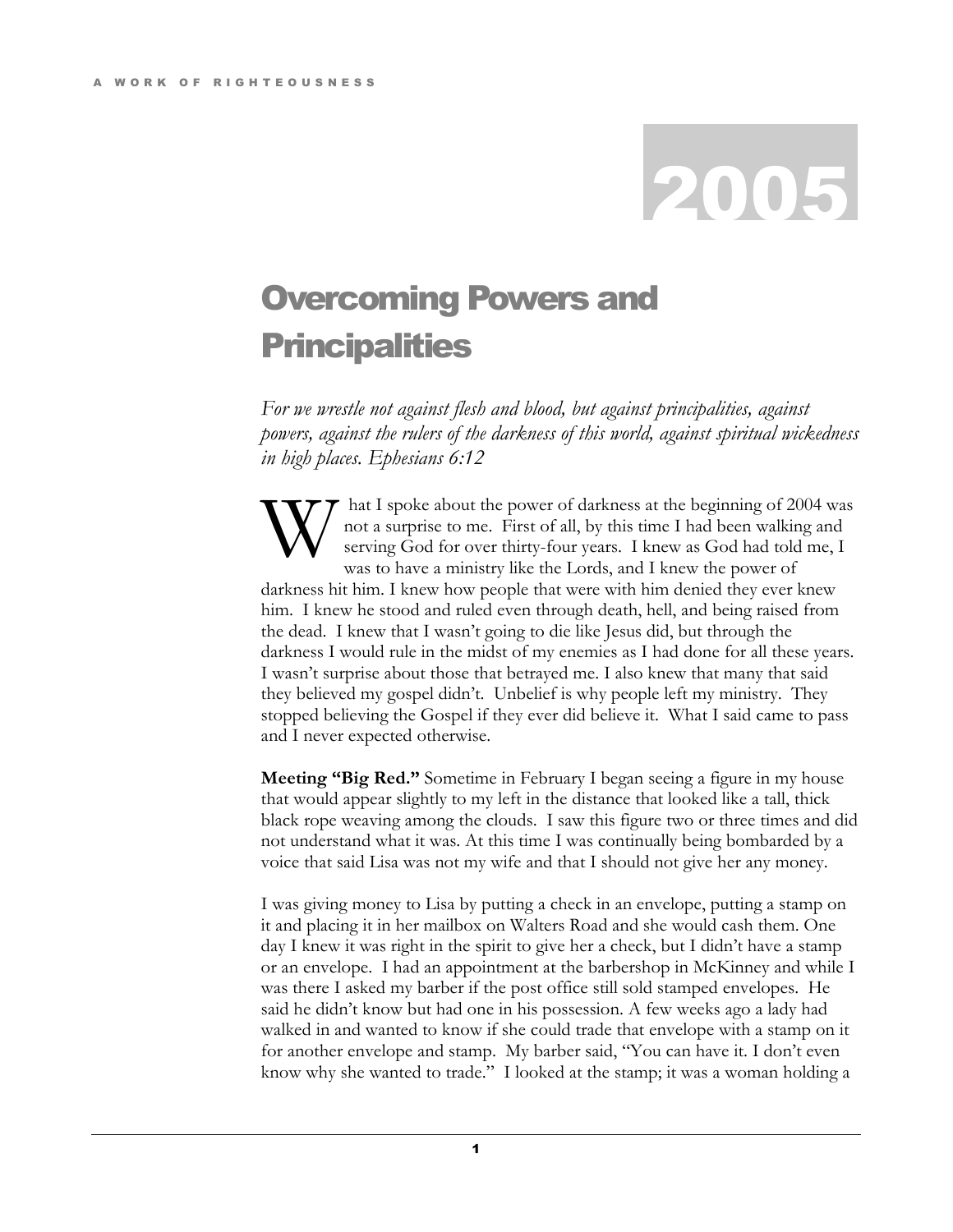child. I put a check in the envelope and put it in Lisa's mailbox. After that the Lord said, "Don't give her any more money."

February or early March as I was in my house, God took me out into the realm of the spirit. I found myself face to face with a red spirit that appeared to be shaped like a serpent standing on it's tail. It was four to six inches in diameter and more than six or seven feet tall. It was weaving back and forth. I stood with my face inches from him. I looked up and saw the head towering above my head, looking down at me. I followed his form down with my eyes and its tail was just between the toes of my shoes. I looked up and down at him two, three, or four times. He knew who I was. This was the spirit that had been speaking to me. I got the impression that he thought his presence would intimidate me. I spoke directly to him, "I don't know if you are Jesus Christ. I don't know if you are an angel from heaven. I don't know if you are the devil himself. But Lisa is my wife and I don't have to ask you if I can give her any money." Immediately that thing left me and dove off and downward as if we were on a cloud. I never saw that spirit again.

Overcoming a Ruler. I confronted the spirit in Lisa on several occasions and drove it out of Plano. She and JR moved out of town on May  $31<sup>st</sup>$ . I did not know where she went, nor did I know where she lived, or whom she was living with. But my spirit knew. On June  $15<sup>th</sup>$  John 14: 21 was strong in my heart with faith;

He that hath my commandments, and keepeth them, he it is that loveth me: and he that loveth me shall be loved of my Father, and I will love him, and will manifest myself to him.

I prayed, "This day you will manifest yourself to me!" I have had this kind of experience in prayer on more than one occasion.

I started driving while praying from the church down Jupiter Road to Renner Road, then west to Custer, north on Custer to Park and back to Water of Life Church. I did this for thirty to thirty five minutes praying fervently, then returned to the church and continued to pray. I began to experience severe abdominal pains. I knew I was beginning to overcome the Masonic Ruler of Dallas that had Lisa and others at Water of Life bound.

Lisa's two grandfathers and father were members of the Hella Temple Lodge in Garland. There were several others in the ministry whose family had been members of the Masons. After this I was able to identify its influence on others. I have come to see it is one of the highest spirits in our land.

Some years previously I was out driving with Lisa and praying. I addressed the heavens and said, "I challenge the most high Masonic ruler!" I said it several times, knowing that I never broke through it or overcame it. What did happen at that moment was the compressor on my vehicle's air conditioner and my alternator went out at the same time. That's what spirits can do to you and your equipment.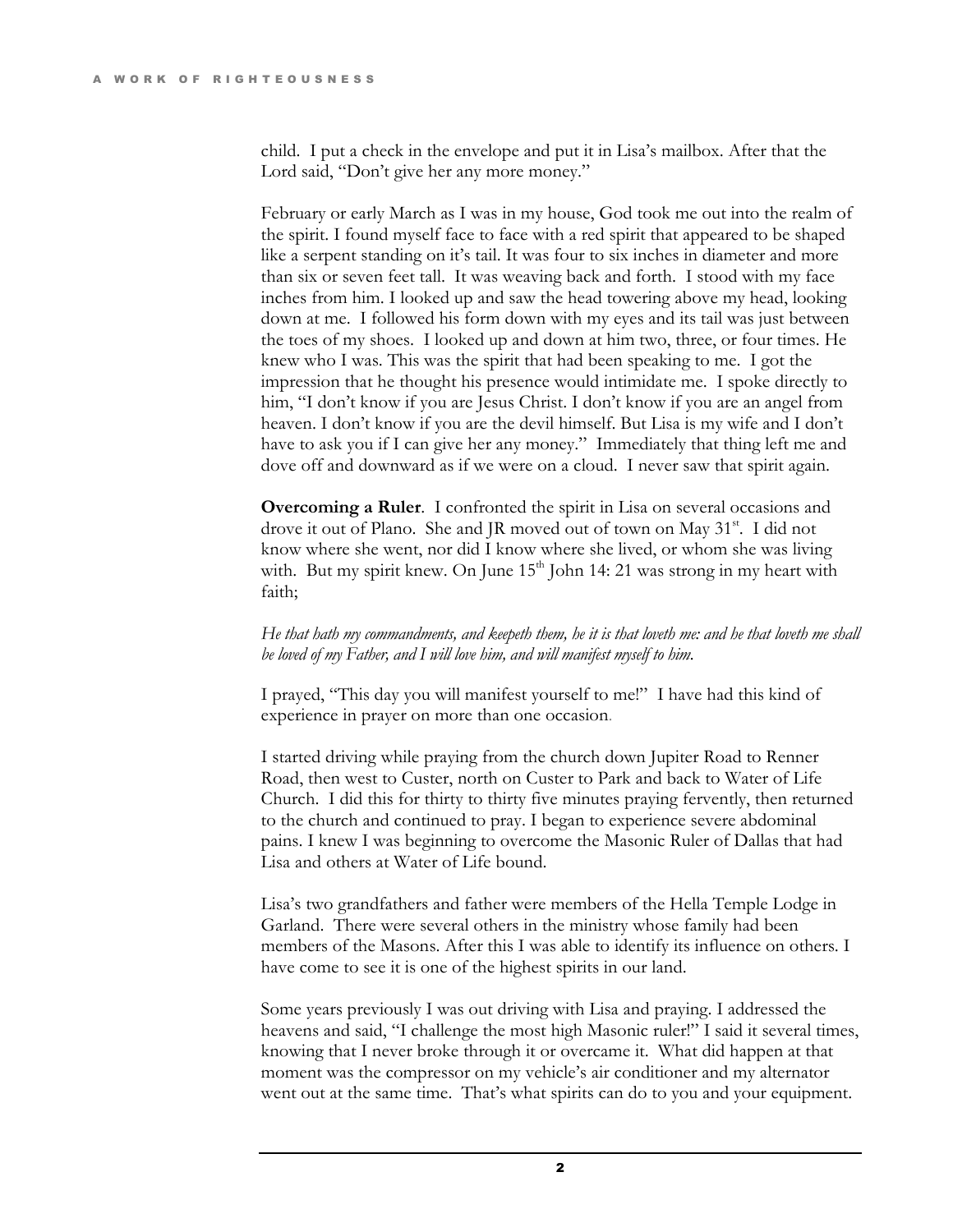What I found out later was Lisa was living less than two miles from Renner Road at that time. I don't know where she is at today but she is not very far away because God is not through with her.

This day was the beginning of overcoming that spirit. I overcame it to a degree, but not totally. I had to keep walking and praying. Each time that I would confront it some type of storm would hit Water of Life and the area around us; either an electrical storm, severe rain, ice, snow, or extreme heat. When I would just about get on top of it, that is when a storm would hit. In the years ahead, I finally overcame that Masonic ruler, it could no longer effect me.

"You're Going to Die." From time to time Lisa would make threats to me that certain people of Water of Life Ministries were going to die. I would tell her she was wrong. On April 21<sup>st</sup> she stood before me in her front yard, pointed her finger at me and said, "You are going to die and your ministry is coming down." I replied, "Not so, Lisa," but at that juncture I knew it was time to start fasting. I began fasting seven days a week eating only the evening meal. That lasted several years. I found out a few days later that Donnie Cauthorn had started fasting for me also. I thank God for someone that can hear the Spirit of God and obey.

On the 9<sup>th</sup> day of September, one year from the day I went to jail, I woke up and my head, neck, and shoulders were numb, no feeling. My spirit immediately took over and started praising God, my intellect was saying this is the only way out. After some 15 minutes maybe 20, most of the numbness was gone. Within an hour I was fine.

But just days after that, perhaps in early October, I had a serious attack of the devil. My head said you are dying but my heart said you are not. I didn't have a written will and I still don't. I always said the Lord would tell me when I was going to be with him. But I let fear rule me. I sat down at the desk in my office, took a yellow legal pad and I wrote the last will and testament of Doyle Davidson. I directed where all my assets would go, that Terry Mai would be chairman of the board and president of Water of Life Ministries. I signed my name Doyle Davidson and then I put a postscript; I pray for my wife Lisa. In 45 minutes I overcame that attack and tore the will up and threw it in the trash. When Kathie D came to be my wife she asked me why I didn't have any paper in my office and I told her I didn't want to be tempted to write another one!

On December 27, while sitting alone in El Fenix Restaurant, the Lord spoke to me these words, "JR lied to Lisa and she believed his lies."

Confronting Baptists Spirits. I recorded a program confronting Baptists on March 28<sup>th</sup> that I absolutely did not want to air. I was embarrassed to even hear myself speak. God said, "Show it!" The central theme was a person that won't receive correction is a bastard (Hebrews 12), and Baptists refuse correction. I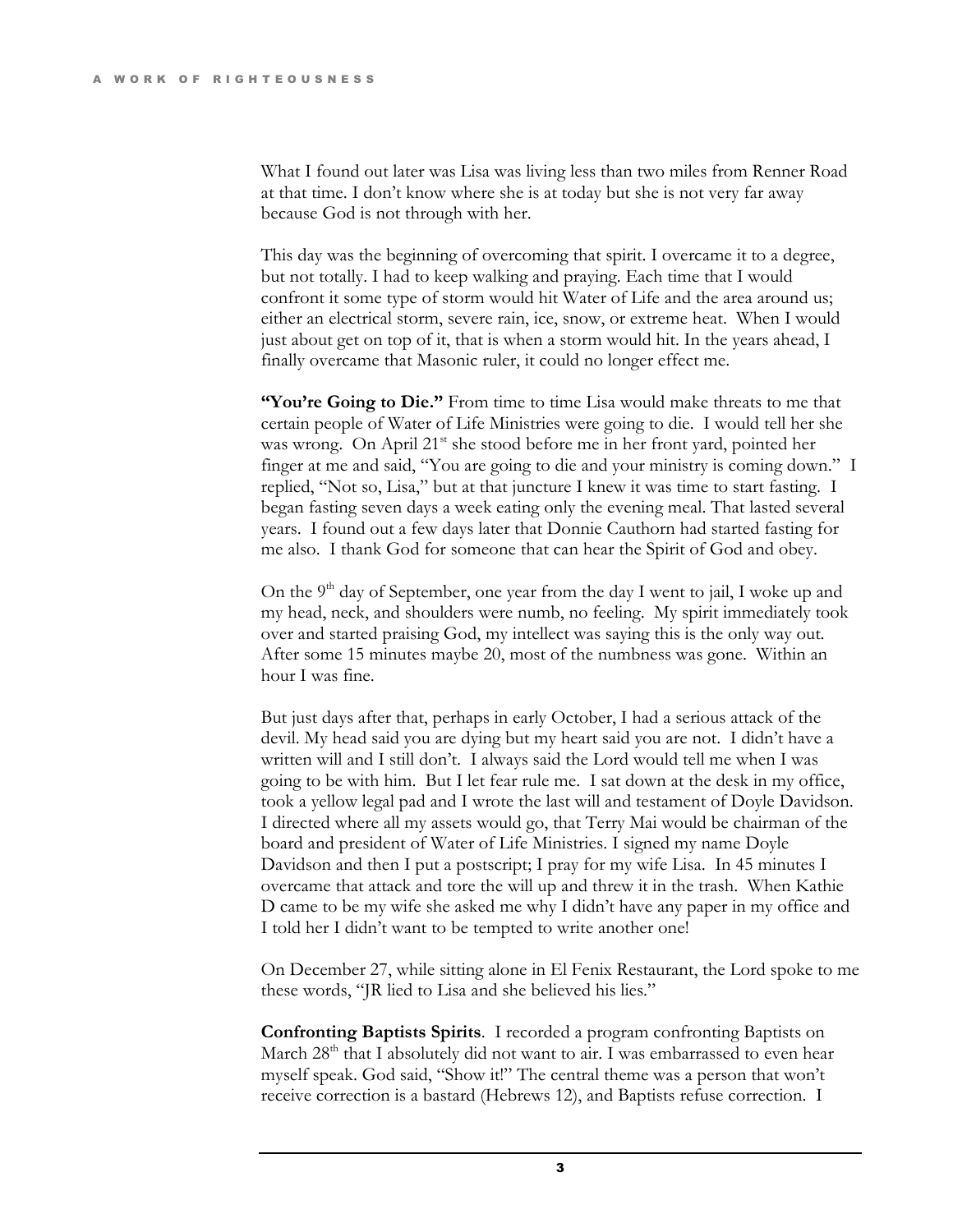aired it and the day it aired in April I began to overcome the Baptist spirit. Oh it was glorious! I had a telephone call from a man who said, "I am getting a petition to get you removed from this station." I asked him, "What for?" He answered "For what you said about Baptists." I said, "Sir, can I ask you a question? Have you ever known a Baptist that would receive correction?" He thought for a moment and then said, "No sir, and I will with draw my petition." That was God that confronted that Baptist spirit out of my mouth. This was the beginning of overcoming religious spirits: a great victory. Not one word have I ever spoken on television has God corrected me. Not one word. He would correct me before I'd say something, but never after. Consider what I am saying to you. God never corrected me.

Federal Court. In September I had a friend that was scheduled for a hearing in Federal Court in Dallas for a deportation hearing. He attended Water of Life Ministries occasionally, but I talked to him once or twice a week at his business. I was convinced he had really accepted Jesus into his heart. Terry Mai and I were called as character witnesses. The federal prosecutor was a woman. She swore me in and started asking me questions about this person lying. I replied to her questions, "I cannot answer that, I have no knowledge of that, I wasn't there." She admonished me that I was under oath and I acknowledged that I knew that. She kept asking me those kinds of questions and then she said judge, "This man is not responsive." The judge replied to her, "I am going to continue to let you ask these kinds of questions but you are not going to get anywhere with this witness." Finally she gave up. The judge turned to me and said, "You know I have just read the book "The Apostle" and you remind of this apostle," and went on and talked about the book. My thought was, if you want to know about an apostle, read the bible. This prosecutor wanted me to say this man lied, and I didn't know because I wasn't there to witness it. The judge finally said, "Reverend, what does Jesus say about liars?" And like a shot out of my mouth, "Jesus said all liars will go to the pit." He replied, "You can step down, Reverend."

**The Indonesia Tsunami.** A major earthquake occurred on December  $26<sup>th</sup>$  of 2004 just west off the coast of Sumatra, Indonesia. That earthquake caused the single worst tsunami recorded in history, with a death toll estimated at 170,000 people in Indonesia alone. Mel Tari's ministry got in touch with our ministry, because he grew up in that country. Mel left for Sumatra on January  $8<sup>th</sup>$  and returned on the  $12<sup>th</sup>$  with video documenting the destruction. We began taking contributions for Indonesia on our television broadcast and received \$160,117 in donations. We turned the money over to Mel Tari's ministry and he in turn sent it for distribution in Indonesia.

Hurricane Katrina. Hurricane Katrina made landfall in Southeast Louisiana on August 29 causing major damage and the loss of 1,833 deaths. Because of the flooding many homes were washed away or destroyed. Many people from Louisiana and other areas were evacuated, many to this area in Texas. Water of